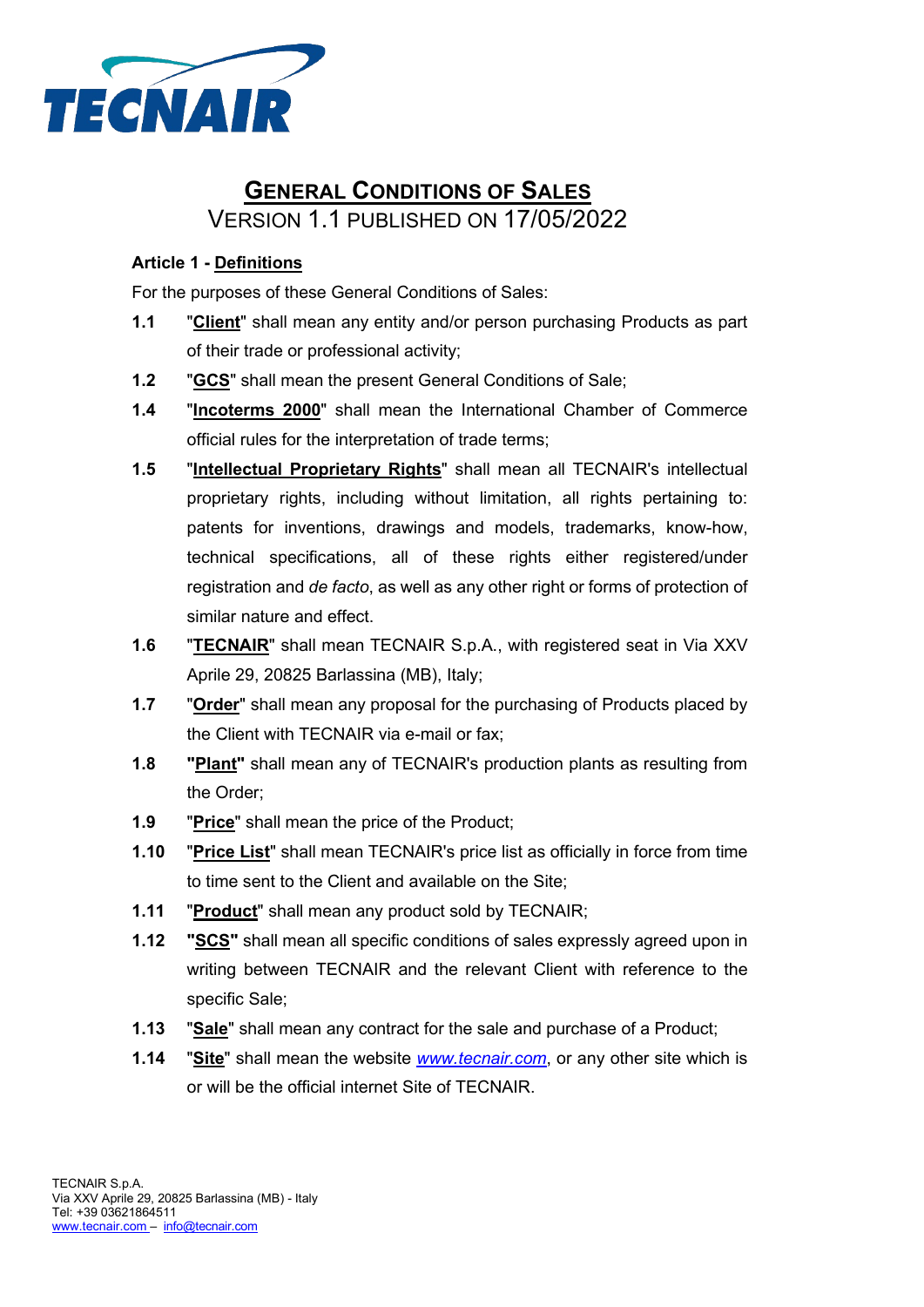

# **Article 2 - Scope**

**2.1** All Sales of Products shall be ruled by the GCS, in addition to the relevant SCS, it being understood however that in the event of any discrepancies between the two sets of rules the SCS shall prevail.

**2.2** Unless expressly agreed upon by TECNAIR in writing, TECNAIR shall not be bound by any possible general conditions of purchase of the Client, notwithstanding whether they are referred to by the Client when placing the Order or in any other document whatsoever coming from the Client.

**2.3** TECNAIR reserves the right to change the GCS at any time, by modifying, adding and/or deleting any of their Articles, it being understood that the GCS as changed shall apply starting from the 30th (thirtieth) day of notice to the Client of the new GCS.

# **Article 3 - Placement and acceptance of Orders - Entering of Sales**

**3.1** Clients shall place their Order with TECNAIR in writing by way of email or fax, specifying the type, number of Product requested and the desired time and place of delivery of the same, as well as possible special features of the Product required (which will only be binding on TECNAIR upon express and specific approval in writing by the latter).

**3.2** Once the Order has been placed as per 3.1 above, TECNAIR will be free to either *(i)* confirm in writing full and unconditioned acceptance of the Order, or *(ii)*  reject the Order or simply not reply to it.

**3.3** Any offer or counter-offer submitted by TECNAIR to the Client shall be binding for a period of thirty (30) calendar days, unless otherwise agreed upon in writing.

**3.4** The Sale shall only be considered as entered into if and when the Client receives a written confirmation from TECNAIR that the latter fully and unconditionally accepts the Order placed by the Client as per 3.2*(i)* above.

**3.5** Unless otherwise agreed in the SCS, once the Sale is entered into pursuant to 3.4 above, termination of the Sale shall only be possible under the circumstances and on the terms specified under Article 10 below.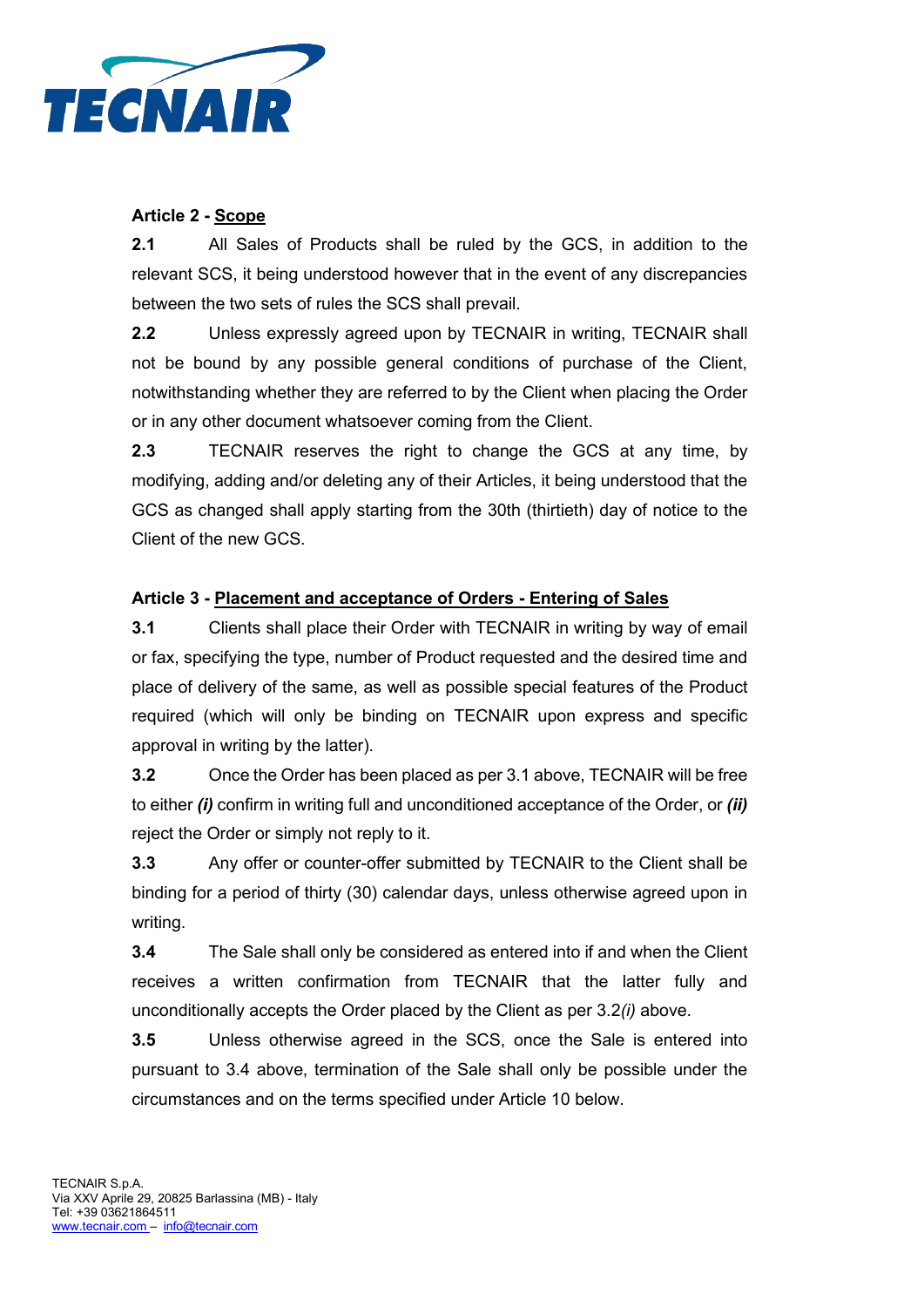

**3.6** Unless otherwise agreed in the SCS, in the event of a request for termination of the Sale by the Customer, TECNAIR will have the right to charge the latter an amount equal to:

3.6.1 20% (twenty percent) of the contract value of the Products cancelled within  $7<sup>th</sup>$  (seventh) calendar days from the dispatch of the written confirmation by TECNAIR,

3.6.2 50% (fifty percent) of the contract value of the Products cancelled within  $14<sup>th</sup>$  (fourteenth) calendar days from the dispatch of the written confirmation by TECNAIR,

3.6.3 100% (one hundred percent) of the contract value of the Products cancelled within 21<sup>st</sup> (twenty-first) calendar days from the dispatch of the written confirmation by TECNAIR.

**3.7** In any case, TECNAIR reserves the right to autonomously make modifications to the ordered Product, to the extent that such modifications have the sole effect of improving performance and/or appearance of the Product at any time and without notice.

# **Article 4 - Prices and payment**

**4.1** The Price of the Product shall be:

4.1.1 the Price expressly agreed upon between TECNAIR and the Client in writing with reference to the specific Sale,

or, failing such agreement,

4.1.2 the Price indicated in the Price List as officially in force at the time of the entering of the Sale according to Article 3.4 above.

It being understood however that TECNAIR shall be entitled to modify the Price List without notice, in case of cost variations of labour and raw material.

**4.2** Unless otherwise agreed in the SCS, the Price shall be a net cash price (without deductions) *ex-works* at the Plant according to the meaning of Incoterms 2000 officially in force at the time of the entering of the Sale, including packages but excluding shipment (which shipment shall have to be dealt with according to Article 6 below). Unless otherwise agreed in the SCS, costs related to special packages shall be borne by the Client.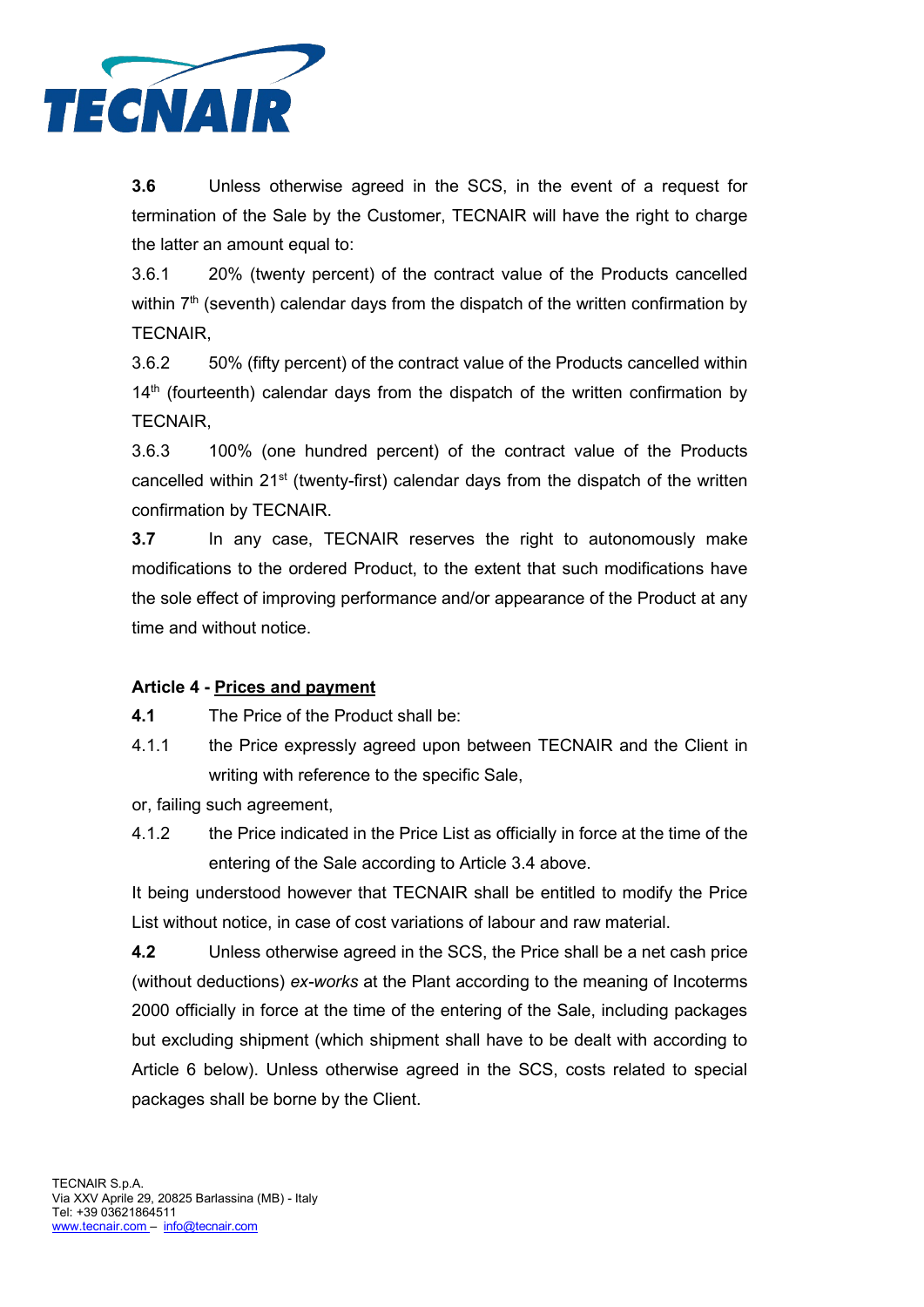

**4.3** The Price shall be subject to VAT, if applicable, in the amount in force at the time of issuance of the invoice.

**4.4** Possible discounts on the Price shall have to be agreed upon expressly and in writing by TECNAIR, and shall be subject to timely performance of all obligations of the Client arising from the specific Sale and any other Sale, as well as in general of all obligations of the Client towards.

**4.5** Payment of the Price shall be executed as agreed upon between TECNAIR and the Client pursuant Article 4.1, failing such agreement the payment of the Price shall be executed when the Sale is entered into according to Article 3.4.

# **Article 5 - Delivery**

**5.1** Unless otherwise agreed in the SCS, TECNAIR shall deliver the Product *ex-works* at the Plant, according to the meaning of Incoterms 2000.

**5.2** Unless otherwise agreed in the SCS, partial deliveries shall be permitted.

**5.3** Unless otherwise agreed in the SCS, TECNAIR agrees to use its best efforts to prepare the Product within the delivery date mentioned on the Order confirmation under Article 3.4, it being however understood that the time deadlines of delivery (both as specified under this Article 5, and as otherwise expressly agreed in the SCS) might be subject to adjustments and shall not be considered essential according to article 1457 of the Italian Civil Code.

**5.4** Unless otherwise agreed in the SCS, should delivery be delayed as a result of circumstances for which the Client is responsible, TECNAIR shall be entitled to a storage charge equal to 0,75% (seven point five per thousand) of the contract value of the Products for each week of storage, starting from the  $16<sup>th</sup>$ (sixteenth) calendar day after the goods ready notice of said Products sent by TECNAIR.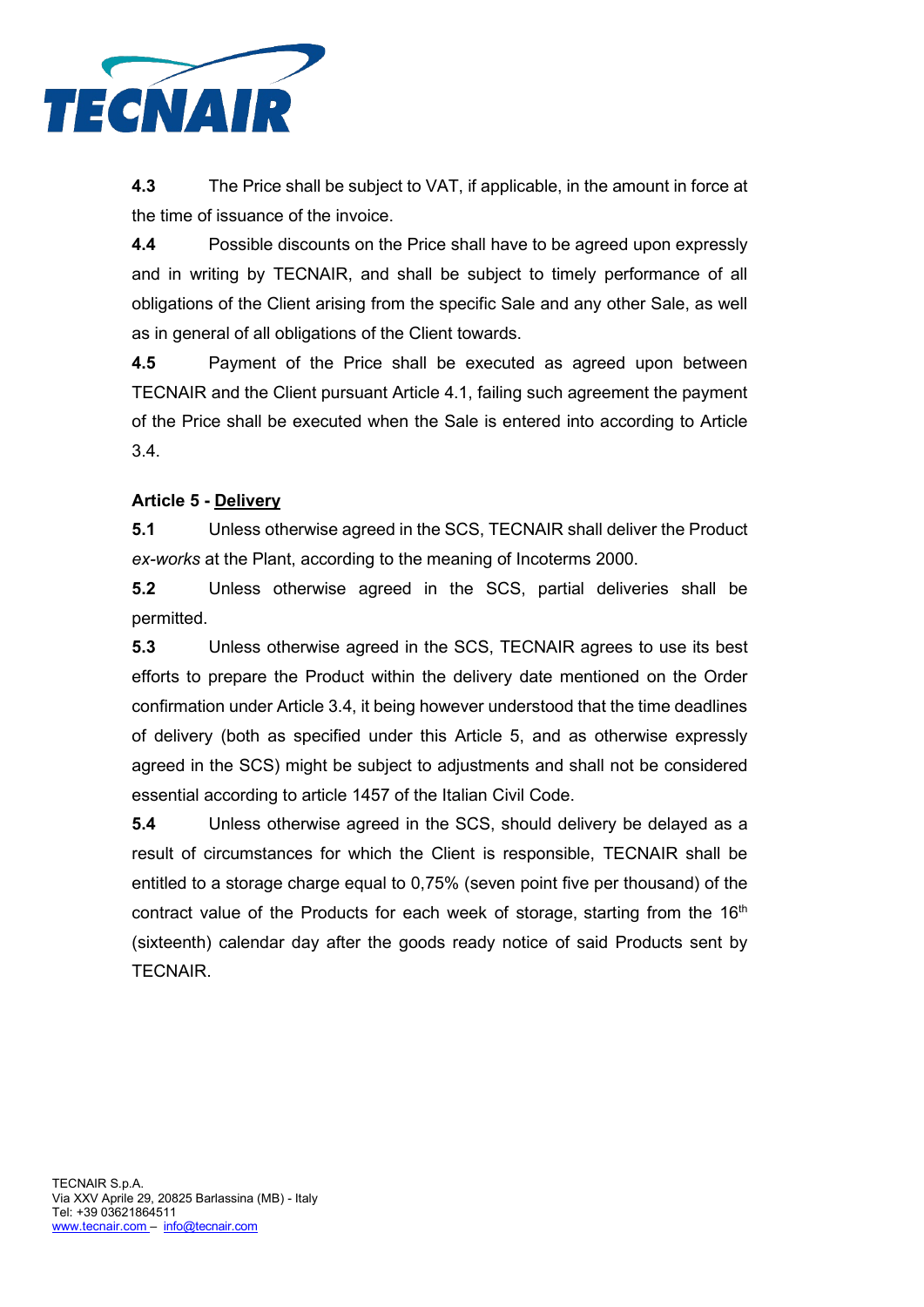

#### **Article 6 - Shipment and transfer of risks**

**6.1** Unless otherwise agreed in the SCS, shipment of the Product shall be executed by the Client at its own expenses.

**6.2** Should it be expressly agreed in writing that shipment of any specific Sale is to be executed by TECNAIR, the latter shall choose the mean for shipment according to its best judgement, unless otherwise instructed in writing by the Client at the time of entering of the Sale according to Article 3 above.

**6.3** In any case, unless otherwise agreed in the SCS, shipment shall take place at the Client risk and risk shall pass from TECNAIR to the Client when delivery *ex-works* at the Plant is made according to Article 5 above.

#### **Article 7 - Retention of title**

**7.1** As a security for the payment of the Price, the Product shall remain full property of TECNAIR until the time when the Price of the Product has not been paid by the Client on the agreed terms and time.

**7.2** At any time, in the event of breach of any of the Client's obligations towards TECNAIR, the latter shall be entitled to obtain the restitution of all Products whose property has remained still vested with TECNAIR as per 7.1 above (which restitution shall not be regarded as a termination of the Sale, unless otherwise expressly stated by TECNAIR), and to dispose of the returned Products and set off the proceeds thereof against the liabilities of the Client.

**7.3** The Client shall be under the obligation of treating the Product with care, and provide for insurance coverage of the Product at its own expense and at replacement value, against theft, fire and water damages. If maintenance and inspection work is required, the Client shall perform them in due time and at its own expense.

**7.4** The Client shall be under the obligation to co-operate with TECNAIR in taking all necessary steps in order to make the retention of title under this Article 7 valid and opposable towards any third parties, and to disclose to any third party thereof.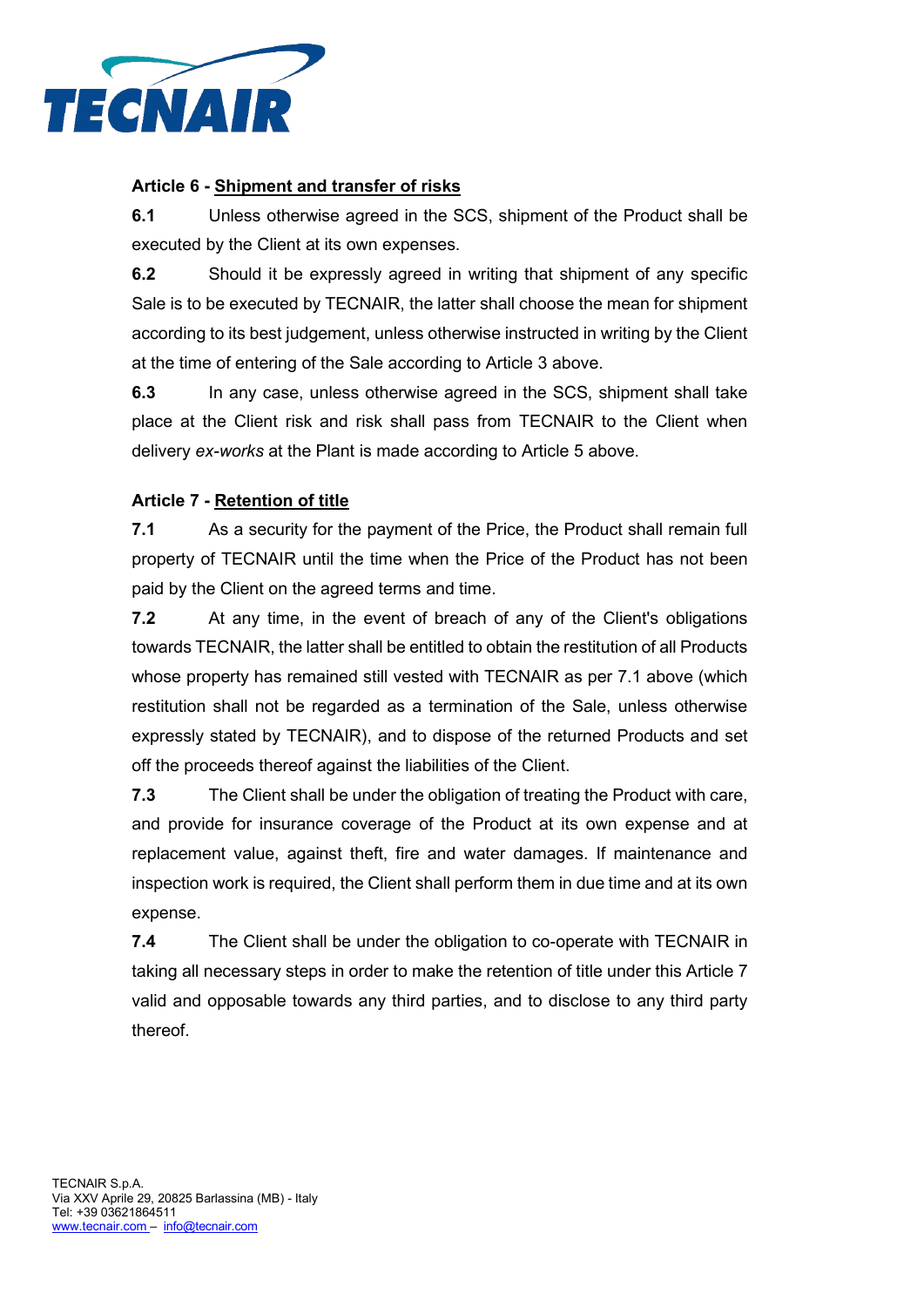

**7.5** The Client shall be entitled to process the Products subject to the retention of title under this Article 7 in the normal course of business. Claims resulting from the resale of - or other legal sources (insurance, illegal action) related to - the Product subject to the retention of title under this Article 7 shall be considered as assigned onto TECNAIR for the duration and under the circumstances of the retention of title. TECNAIR grants the Client the power to collect such claims on TECNAIR's behalf.

#### **Article 8 - Warranty and liability**

**8.1** Unless otherwise agreed in the SCS, the warranty and liability of TECNAIR with respect to the Product shall only and exclusively have the scope and shall only and exclusively be subject to the terms and conditions specified under this Article 8, it being understood that the seller's legal warranty as provided for by articles 1490 and following ones of the Italian Civil Code shall have to be considered as excluded and/or limited according to this Article 8 to the maximum extent allowed by law.

**8.2** For a period of 2 years starting from the date of delivery, TECNAIR warrants to the Client that the Product is free from any default which makes it unfit for use, it being however understood minor defects shall not be relevant to the extent that they do not affect the operation of the Product.

**8.3** The warranty under this Article 8 shall not apply to the parts and components of the Product which are not manufactured by TECNAIR in which case the latter shall use its best efforts to assist the Client in raising its claims against the manufacturer, nor shall it apply to defaults due to: (i) the shipment of the Product and in any case in the event that at the time of the delivery the Client has not made reserve for damages; (ii) misuse of the Product, (iii) not compliance with TECNAIR's instructions as to the installation or initial operation, use, care and maintenance of the Product, (iv) the Product being fixed or modified by the Client or other third people outside the scope of TECNAIR's instructions.

**8.4** In order to be covered by the warranty under this Article 8, the Client shall have to notify the default to TECNAIR by means of the apposite form to be requested to TECNAIR's sales office.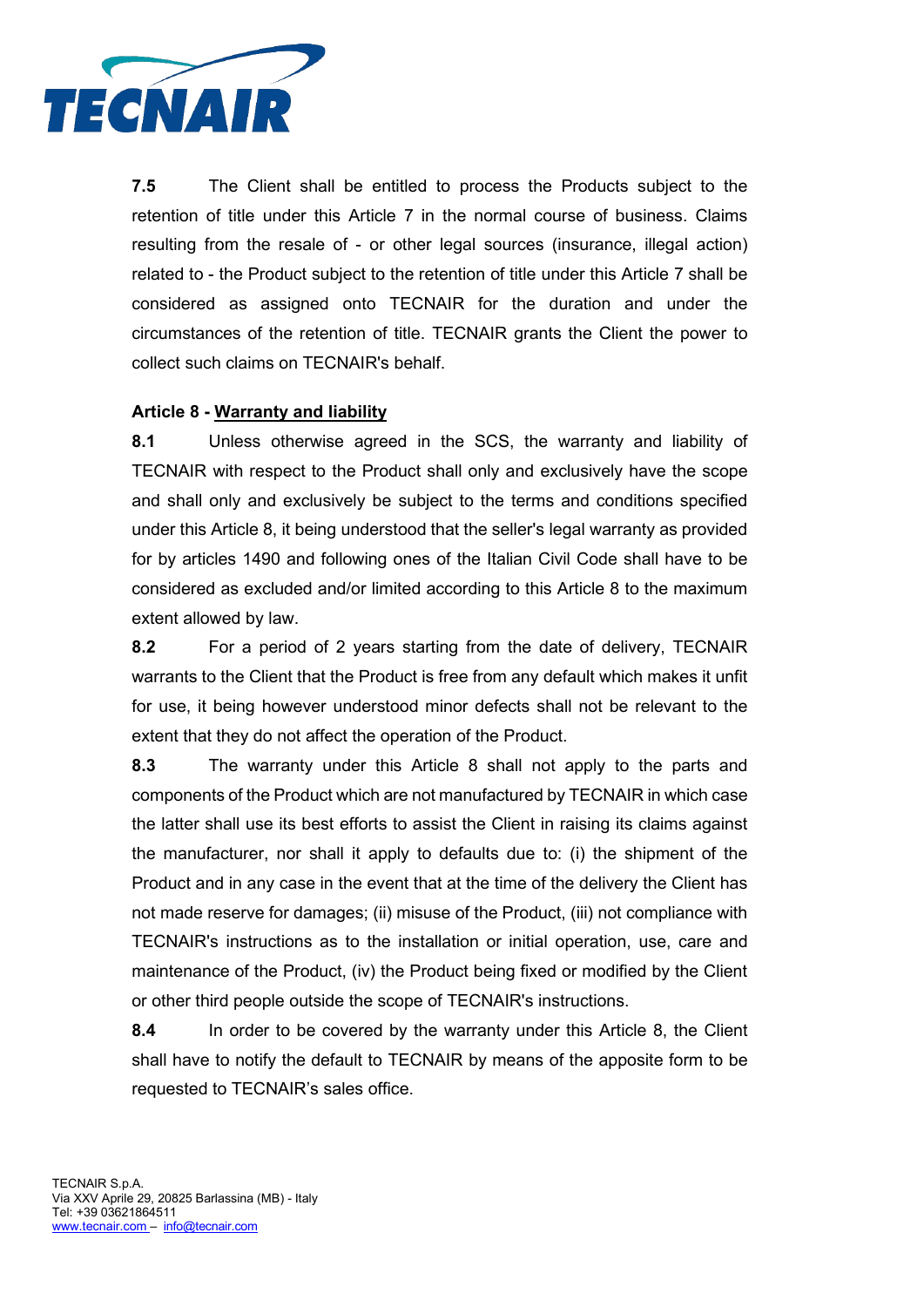

**8.5** In order to be covered by the warranty under this Article 8, the Client shall have to notify the default to TECNAIR within eight (8) days *(i)* from delivery as per Article 5 above in the event defaults which are apparent or easily detectible, or *(ii)* from their discovery in all other cases. In any case, article 1495 paragraph 3 of the Italian Civil Code shall apply.

**8.6** Provided that the request is covered by the warranty under this Article 8 and notified within the terms specified herein, TECNAIR shall at its own free discretion, either substitute or fix the Product or the defaulted components thereof, it being understood that:

- 8.6.1 should TECNAIR intend to substitute the defaulted Product: the Client shall send the Product or grant TECNAIR access to the defaulted Product;
- 8.6.2 should TECNAIR intend to fix the defaulted Product: the Client shall send the Product or grant TECNAIR access to the defaulted Product; should the Client fail to do so, TECNAIR shall be discharged from its liability.

Unless otherwise agreed, all returns of Products shall be authorised by TECNAIR and shall be delivered with prepaid freight.

**8.7** Without prejudice of 8.6 above, TECNAIR shall not be liable for any consequential and/or indirect damage and/or lack of profit. In any and all cases, TECNAIR liability shall not exceed the amount of the Price of the defaulted Product.

**8.8** In any case, the Client shall not be entitled to any warranty in the event that the Price either of the defaulted Product or of any other Product has not been paid by the Client on the agreed terms and time, nor shall the Client be entitled to any warranty in the event that any other obligations of the Client towards TECNAIR has not been duly and timely performed.

**8.9** TECNAIR reserves the right to make modification in order to improve the performance or appearance of the Products at any time without notice and without obligation to previous production.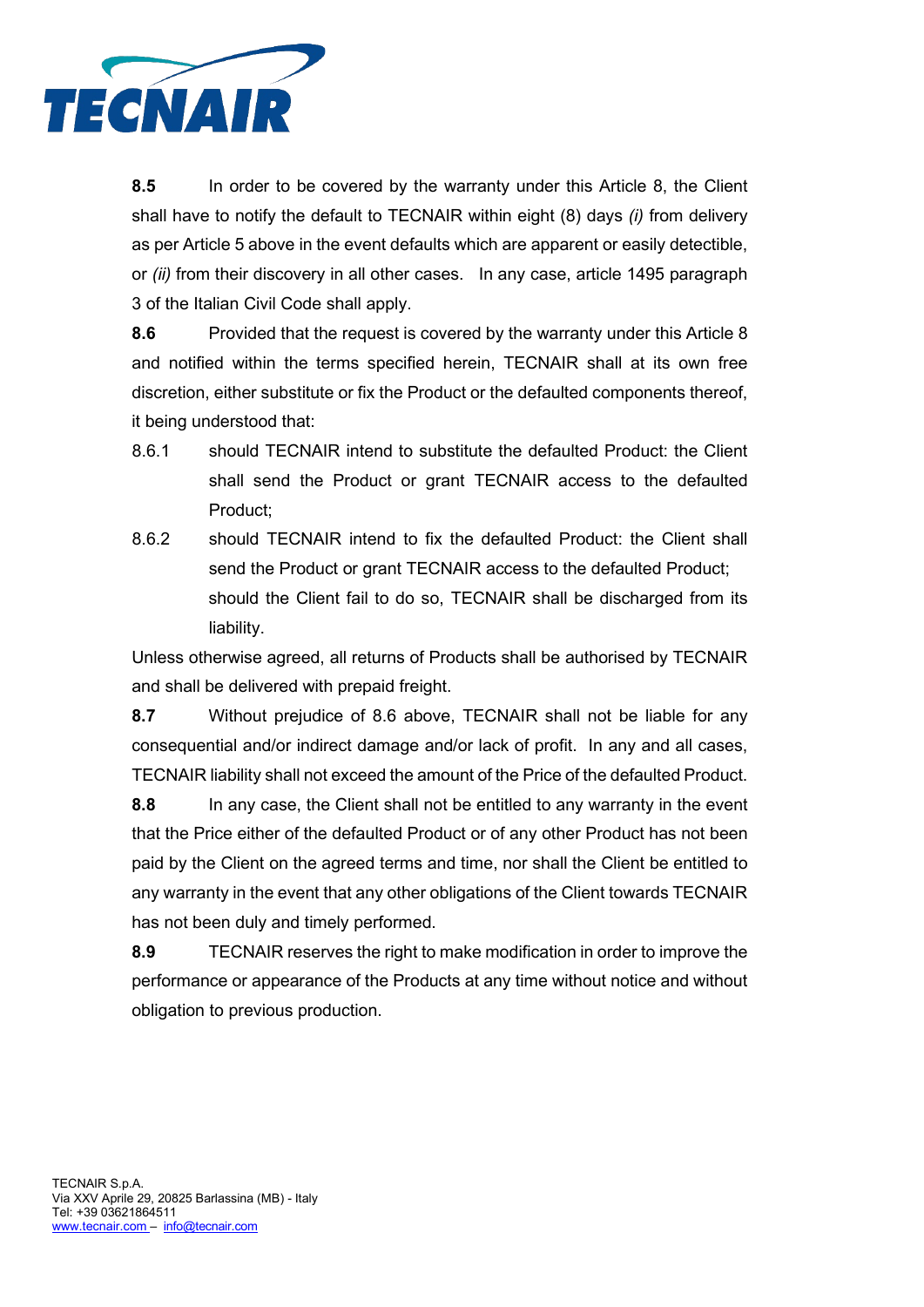

#### **Article 9 - Intellectual property**

**9.1** Intellectual Proprietary Rights shall remain vested with TECNAIR and their communication and/or use for the purposes of the Sales shall not be regarded as giving rise to any right of the Client with respect to them.

**9.2** The Client shall only use the Intellectual Proprietary Rights if and to the extent so permitted expressly and in writing by TECNAIR, and shall abstain from make use and/or apply for registration of trademarks similar to any of TECNAIR's trademarks.

## **Article 10 - Termination - Suspension**

**10.1** TECNAIR shall be entitled to terminate any Sale pursuant to article 1456 of the Italian Civil Code, should the Client be in breach of the payment obligations.

**10.2** TECNAIR shall be entitled to suspend the performance of any Sale pursuant to article 1461 of the Italian Civil Code, should the economical and/or financial condition of the Client become such as not to guarantee full performance of the latter's obligations towards TECNAIR

## **Article 11 – Miscellaneous**

**11.1** In case of any discrepancies between the GCS as written in English and their translation in any local language, the English version shall prevail.

**11.2** No failure to exercise or delay in exercising any right or remedy provided under the GCS or by law constitutes a waiver of such right or remedy or shall prevent any future exercise in whole or in part thereof.

**11.3** No single or partial exercise of any right or remedy under the GCS shall preclude or restrict the further exercise of any such right or remedy.